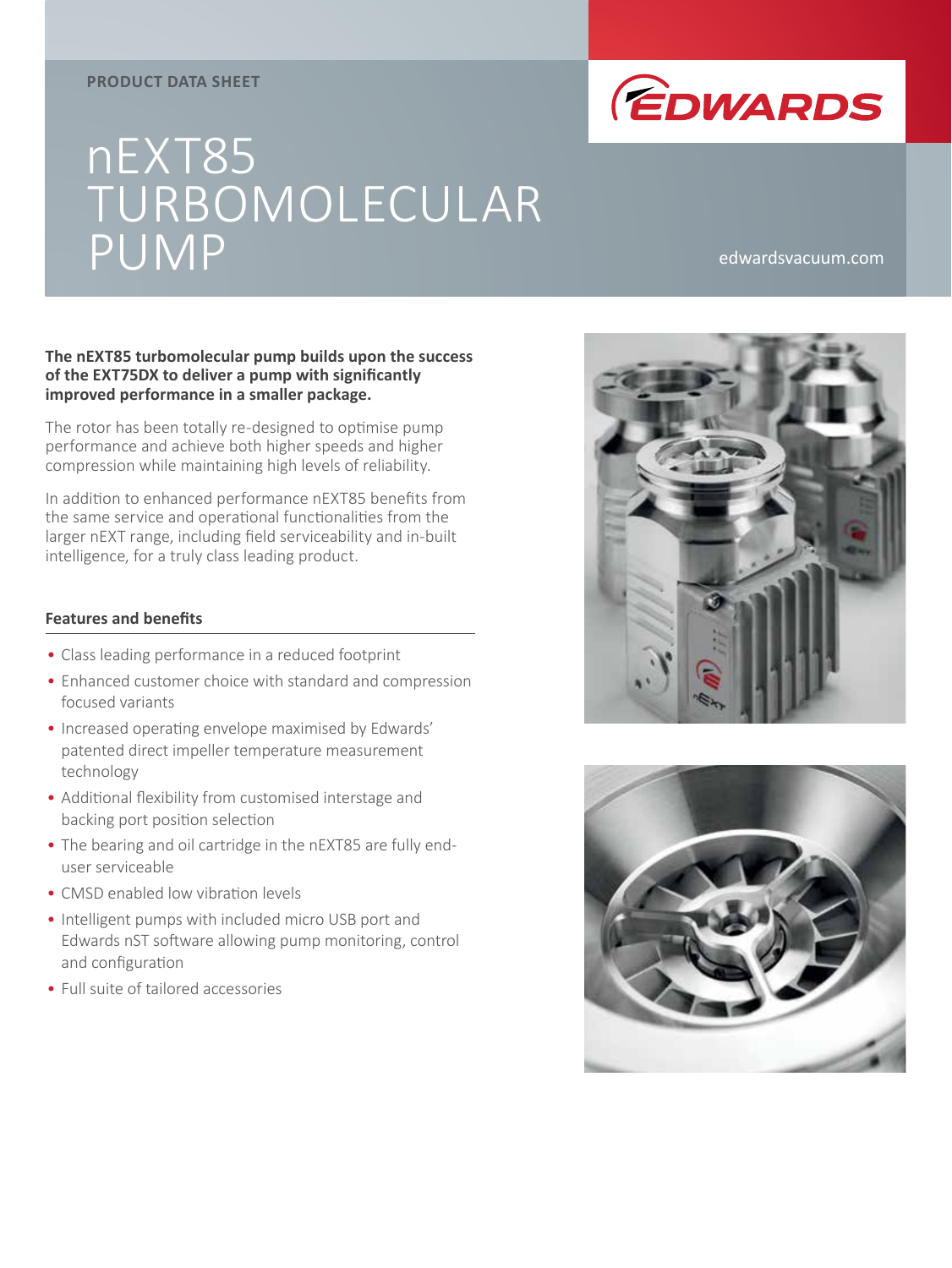# **Technical data**

|                                                                       | nEXT85D<br><b>NW40</b>                    | nEXT85H<br><b>NW40</b>         | nEXT85D<br><b>ISO63</b>                 | nEXT85H<br><b>ISO63</b>          | nEXT85D<br><b>CF63</b>                | nEXT85H<br><b>CF63</b>                    | nEXT85D<br><b>ISO100</b>                  | nEXT85H<br><b>ISO100</b>                |
|-----------------------------------------------------------------------|-------------------------------------------|--------------------------------|-----------------------------------------|----------------------------------|---------------------------------------|-------------------------------------------|-------------------------------------------|-----------------------------------------|
| Main inlet pumping speed                                              |                                           |                                |                                         |                                  |                                       |                                           |                                           |                                         |
| $N2$ $Is-1$                                                           | 47                                        | 47                             | 84                                      | 84                               | 84                                    | 84                                        | 86                                        | 86                                      |
| He $Is^{-1}$                                                          | 61                                        | 61                             | 78                                      | 78                               | 78                                    | 78                                        | 80                                        | 78                                      |
| $H2$ $Is-1$                                                           | 49                                        | 44                             | 60                                      | 54                               | 60                                    | 54                                        | 60                                        | 54                                      |
| Ar $Is^{-1}$                                                          | 44                                        | 44                             | 80                                      | 80                               | 80                                    | 80                                        | 84                                        | 84                                      |
| Peak compression ratio from the backing port to the main inlet port   |                                           |                                |                                         |                                  |                                       |                                           |                                           |                                         |
| N <sub>2</sub>                                                        | $>10^{11}$                                | $>10^{11}$                     | $>10^{11}$                              | $>10^{11}$                       | $>10^{11}$                            | $>10^{11}$                                | $>10^{11}$                                | $>10^{11}$                              |
| He                                                                    | 8x10 <sup>6</sup>                         | $2x10^7$                       | 8x10 <sup>6</sup>                       | $2x10^7$                         | $8x10^6$                              | $2x10^7$                                  | 8x10 <sup>6</sup>                         | 2x10 <sup>7</sup>                       |
| H <sub>2</sub>                                                        | 2x10 <sup>5</sup>                         | 2x10 <sup>5</sup>              | 2x10 <sup>5</sup>                       | 2x10 <sup>5</sup>                | 2x10 <sup>5</sup>                     | 2x10 <sup>5</sup>                         | 2x10 <sup>5</sup>                         | 2x10 <sup>5</sup>                       |
| Ar                                                                    | $>10^{11}$                                | $>10^{11}$                     | $>10^{11}$                              | $>10^{11}$                       | $>10^{11}$                            | $>10^{11}$                                | $>10^{11}$                                | $>10^{11}$                              |
| Ultimate pressure (mbar)<br>(Torr)                                    | $< 5x10^{-9}$<br>$<$ 3.8x10 <sup>-9</sup> | $5x10^{-9}$<br>$<$ 3.8x10 $-9$ | $5x10^{-9}$<br>$<$ 3.8x10 <sup>-9</sup> | $< 5x10^{-9}$<br>$<$ 3.8x10 $-9$ | $5x10^{-10}$<br>$<$ 3.8x10 $^{-10}$   | $5x10^{-10}$<br>$<$ 3.8x10 <sup>-10</sup> | $< 5x10^{-9}$<br>$<$ 3.8x10 <sup>-9</sup> | $5x10^{-9}$<br>$<$ 3.8x10 <sup>-9</sup> |
| <b>Mass</b>                                                           | 2.9 Kg                                    | 2.9 Kg                         | 3.0 <sub>Kg</sub>                       | 3.0 <sub>kg</sub>                | $4.4$ Kg                              | $4.4$ Kg                                  | 3.2 <sub>kg</sub>                         | 3.2 <sub>kg</sub>                       |
|                                                                       |                                           |                                |                                         |                                  |                                       |                                           |                                           |                                         |
|                                                                       | Forced air cooling<br>(20°C Ambient)      |                                | Natural convection<br>(35 °C Ambient)   |                                  | Forced air cooling<br>(40 °C Ambient) |                                           | Water cooling<br>(40 °C Ambient)          |                                         |
| Maximum continuous backing pressure at ultimate inlet pressure (mbar) |                                           |                                |                                         |                                  |                                       |                                           |                                           |                                         |
| Nitrogen                                                              | 18                                        |                                | 10                                      |                                  | 11                                    |                                           | 17                                        |                                         |
| <b>Maximum input flow sccm:</b>                                       |                                           |                                |                                         |                                  |                                       |                                           |                                           |                                         |
| Nitrogen                                                              | 60                                        |                                | 22                                      |                                  | 25                                    |                                           | 42                                        |                                         |
| Argon                                                                 | 21                                        |                                | 7                                       |                                  | $\overline{7}$                        |                                           | 15                                        |                                         |
| <b>Helium</b>                                                         | 232                                       |                                | 96                                      |                                  | 128                                   |                                           | 191                                       |                                         |
| <b>Operation attitude</b>                                             | Vertical and upright to horizontal ± 2°   |                                |                                         |                                  |                                       |                                           |                                           |                                         |

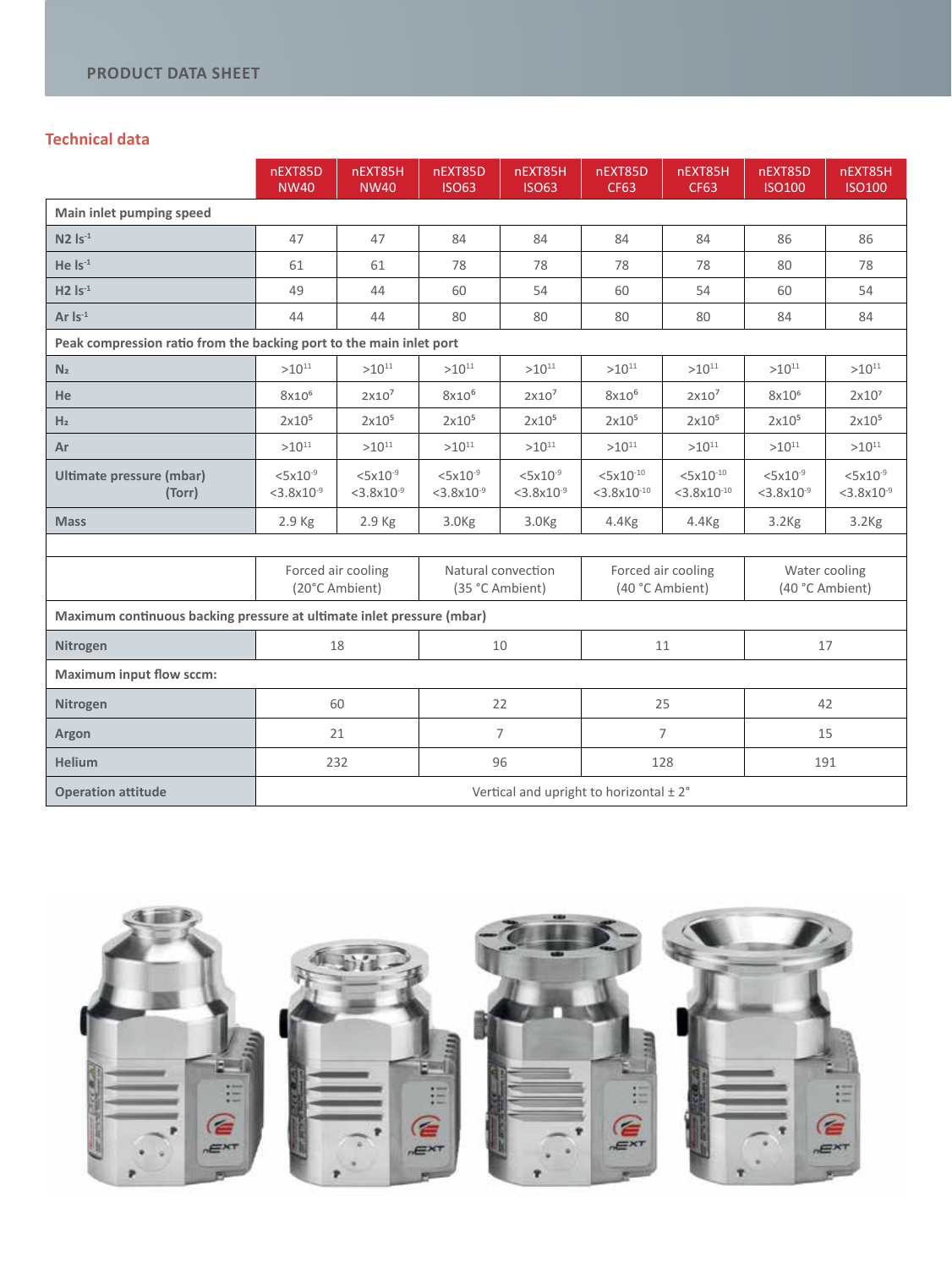### **Performance graph**



#### **Order information**

| nEXT85 Product description | Order number |
|----------------------------|--------------|
| nEXT85D ISO63 NW16 80W     | B8G210B01    |
| nEXT85D CF63 NW16 80W      | B8G210C01    |
| nEXT85D ISO100 NW16 80W    | B8G210101    |
| nEXT85D NW40 NW16 80W      | B8G210A01    |
| nEXT85D ISO100 NW25 80W    | B8G240101    |
| nEXT85ID ISO63 NW16/16 80W | B8G211B01    |
| nEXT85ID ISO63 NW16/25 80W | B8G214B01    |
| nEXT85H ISO63 NW16 80W     | B8G410B01    |
| nEXT85H CF63 NW16 80W      | B8G410C01    |
| nEXT85H NW40 NW16 80W      | B8G410A01    |
| nEXT85IH CF63 NW16/16 80W  | B8G411C01    |
| nEXT85H ISO100 NW16 80W    | B8G410101    |

*Other variants available, contact Edwards.*

| Accessories and spares  | <b>Product description</b>             | Order number |
|-------------------------|----------------------------------------|--------------|
|                         | TAG controller                         | D39592000    |
| Controller              | TAG power supply                       | D39592800    |
|                         | TIC100 turbo and instrument controller | D39721000    |
|                         | 1m pump to controller cable            | D39700835    |
| <b>Extension cables</b> | 3m pump to controller cable            | D39700836    |
|                         | 5m pump to controller cable            | D39700837    |
|                         | 2m electrical supply cable UK plug     | D40013025    |
| Power cables            | 2m electrical supply cable EU plug     | D40013030    |
|                         | 2m electrical supply cable US plug     | D40013120    |
|                         | WCX85 water cooling kit (4 position)   | B8G200833    |
| Cooling                 | AXC85 air cooler connector fitted      | B8G200820    |
|                         | AXC85 air cooler bare wired            | B8G200821    |
|                         | N/O TAV5 vent valve connector fitted   | B8G200834    |
|                         | N/C TAV5 vent valve connector fitted   | B8G200835    |
| Venting                 | N/O TAV5 vent valve bare wired         | B58066010    |
|                         | N/C TAV5 vent valve bare wired         | B58066040    |
|                         | Vent port adaptor                      | B58066011    |
| Bakeout                 | CF63 flange heater 110V                | B8G200823    |
|                         | CF63 flange heater 240V                | B8G200824    |
|                         | Bearing replacement kit                | B8G200827    |
|                         | Oil cartridge kit                      | B8G200828    |
| Service                 | Bearing and oil cartridge kit          | B8G200811    |
|                         | Bearing replacement tool kit           | B8G200845    |
|                         | PRX10 purge restrictor                 | B58065001    |
|                         | Accessory "Y" adaptor                  | B8G200837    |
| <b>Miscellaneous</b>    | Accessory cable 90 degree / extension  | B8G200836    |
|                         | Accessory connector bare wired         | B8G200839    |
|                         | nEXT85 / EXT75DX base mounting adaptor | B8G200838    |